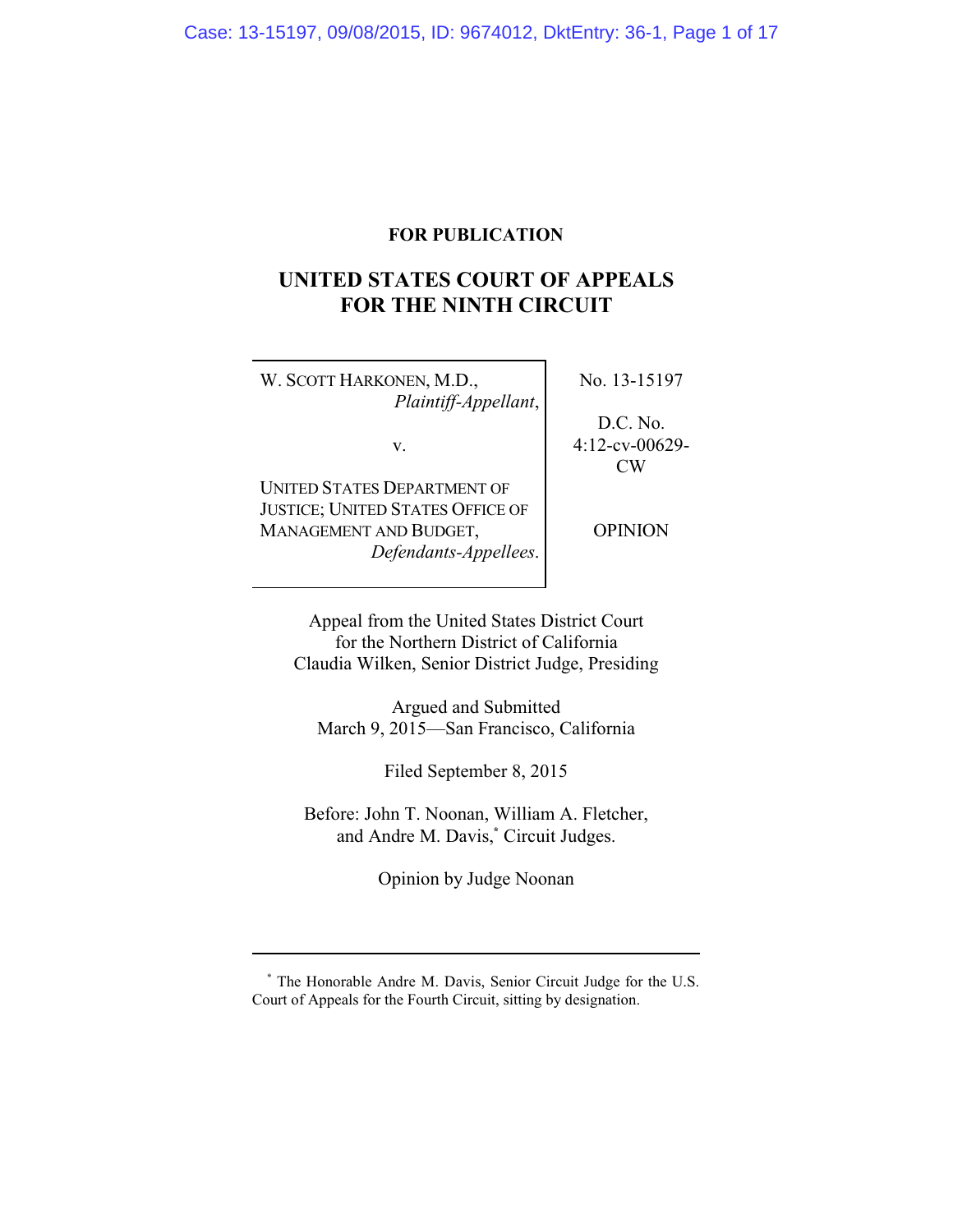# **SUMMARY\*\***

### **Information Quality Act**

The panel affirmed the district court's Fed. R. Civ. P. 12(b)(6) dismissal of Dr. W. Scott Harkonen's action seeking the correction of statements the United States Department of Justice made about Dr. Harkonen in a 2009 press release.

The Information Quality Act required the Office of Management and Budget to draft guidelines for federal agencies that disseminate information, and required each agency to issue its own agency-specific guidelines to correct disseminated information. The DOJ issued a 2009 press release concerningDr. Harkonen's wire fraud conviction, and Dr. Harkonen alleged that DOJ's refusal to issue a correction was arbitrary and capricious.

The panel applied *Chevron* analysis, and held that the Office of Management and Budget's and DOJ's exclusion of press releases from the coverage of the Information Quality Act guidelines was not arbitrary and capricious, or manifestly contrary to the Information Quality Act. The panel also held that DOJ's exclusion of press releases applied to the press release of which Dr. Harkonen sought correction.

**<sup>\*\*</sup>** This summary constitutes no part of the opinion of the court. It has been prepared by court staff for the convenience of the reader.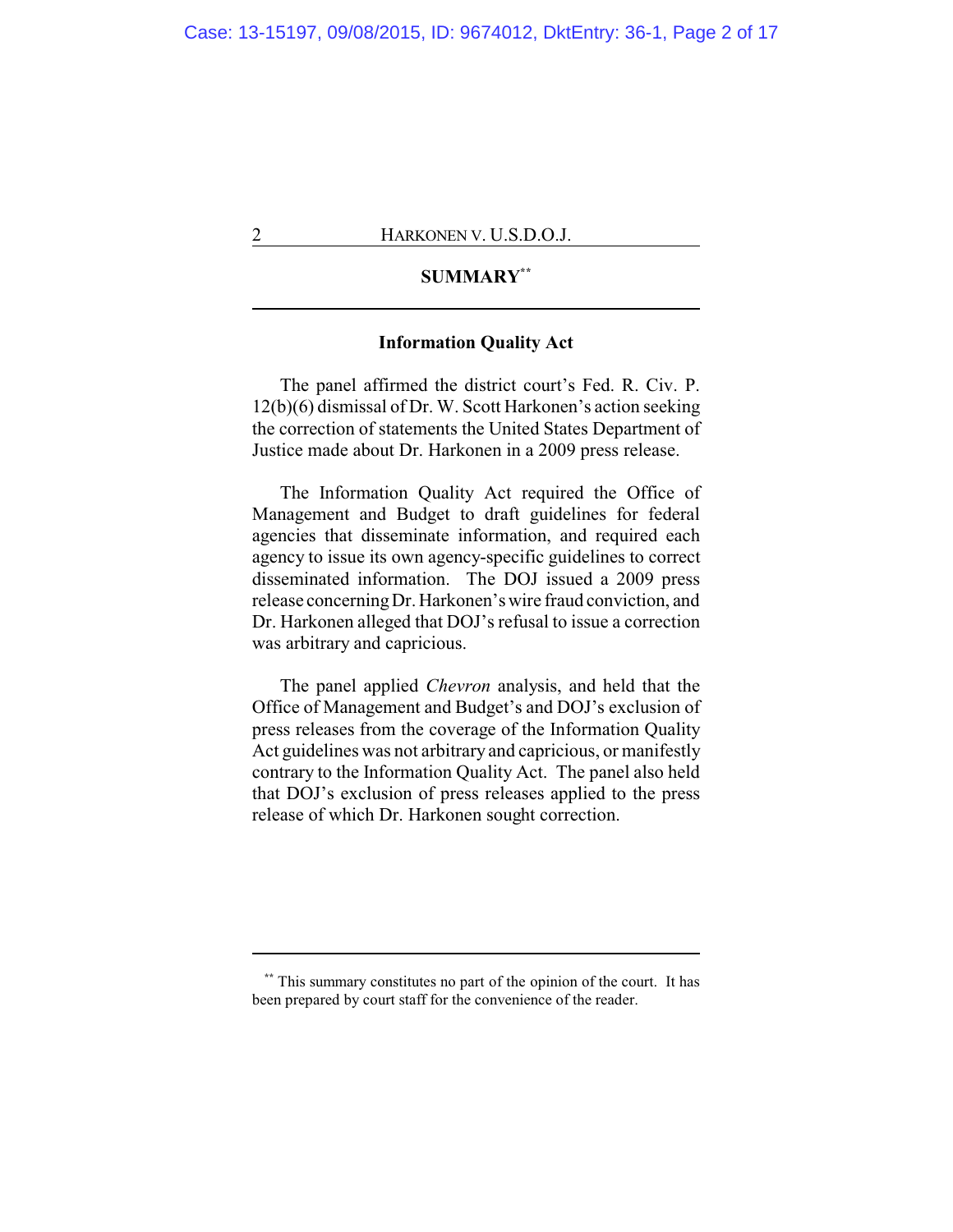## **COUNSEL**

Mark E. Haddad (argued), Sidley Austin LLP, San Francisco, California; Coleen Klasmeier and Kathleen M. Mueller, Sidley Austin LLP, Washington, D.C., for Plaintiff-Appellant.

Melissa N. Patterson (argued) and Alisa B. Klein, Appellate Staff Attorneys, Melinda Haag, United States Attorney, and Stuart F. Delery, Assistant Attorney General, United States Department of Justice, Civil Division, Washington, D.C., for Defendants-Appellees.

William G. Kelly, Jr., Multinational Legal Services, PLLC, Driggs, Idaho, for Amicus Curiae Center for Regulatory Effectiveness.

#### **OPINION**

NOONAN, Circuit Judge:

In this case we must decide whether the Administrative Procedure Act and the Information Quality Act confer the right to judicial review of a federal agency's refusal to correct allegedly false or misleading information published by the agency in a press release. Dr. W. Scott Harkonen argues that he has the right to obtain, and that the Department of Justice ("DOJ") has an obligation to provide, the correction of statements DOJ made about him in a 2009 press release. Not so, the government counters: Individuals have no such right, even if the information DOJ published was misleading, false, or even defamatory. We conclude that in the circumstances of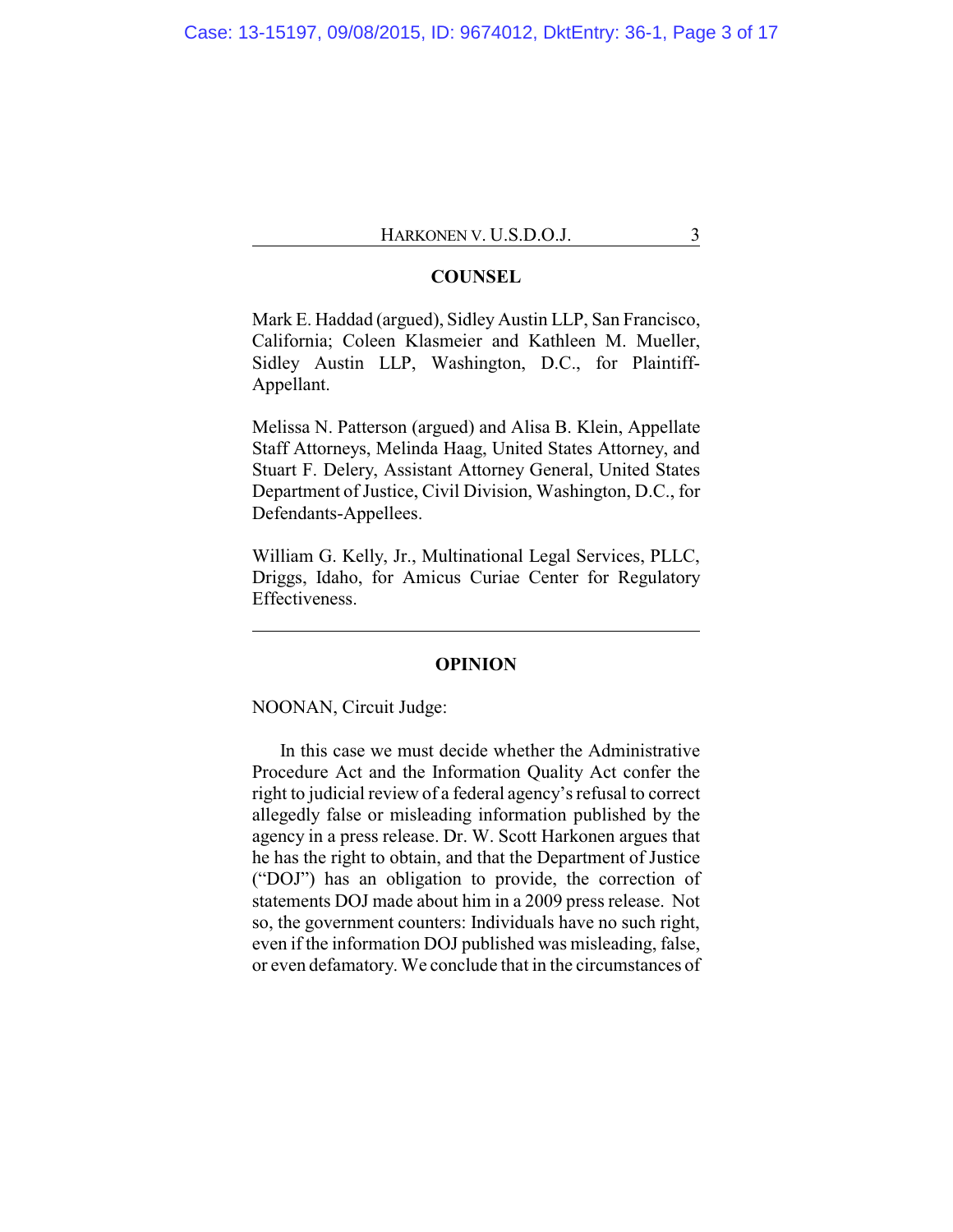this case the government is correct, and therefore we AFFIRM.**<sup>1</sup>**

**I.**

# A.

The Information Quality Act ("IQA") was included as a brief note to the Consolidated Appropriations Act of 2001, Pub. L. No. 106-554, 114 Stat. 2763 (2000). The IQA required the Office of Management and Budget ("OMB") to draft guidelines "that provide policy and procedural guidance to Federal agencies for ensuring and maximizing the quality, objectivity, utility, and integrity of information . . . disseminated by Federal agencies in fulfillment of the purposes and provisions" of the Paperwork Reduction Act. *Id.* § 515(a). The IQA further required each agency to which the guidelines applied to issue its own agency-specific guidelines and to "establish administrative mechanisms allowing affected persons to seek and obtain correction of information maintained and disseminated by the agency that does not comply with the guidelines  $\ldots$  " *Id.* § 515(b)(2). OMB published its proposed guidelines with a request for public comment on June 28, 2001, an interim set of guidelines on September 28, 2001, and its final guidelines on February 22, 2002.

In formulating its guidelines, OMB attempted to balance several often-competing concerns. OMB recognized that "the fact that the Internet enables agencies to communicate

**<sup>1</sup>** Because we find that Harkonen does not have the right to judicial review of DOJ's refusal to correct information DOJ published about him, we do not reach his contention that some of the information was false.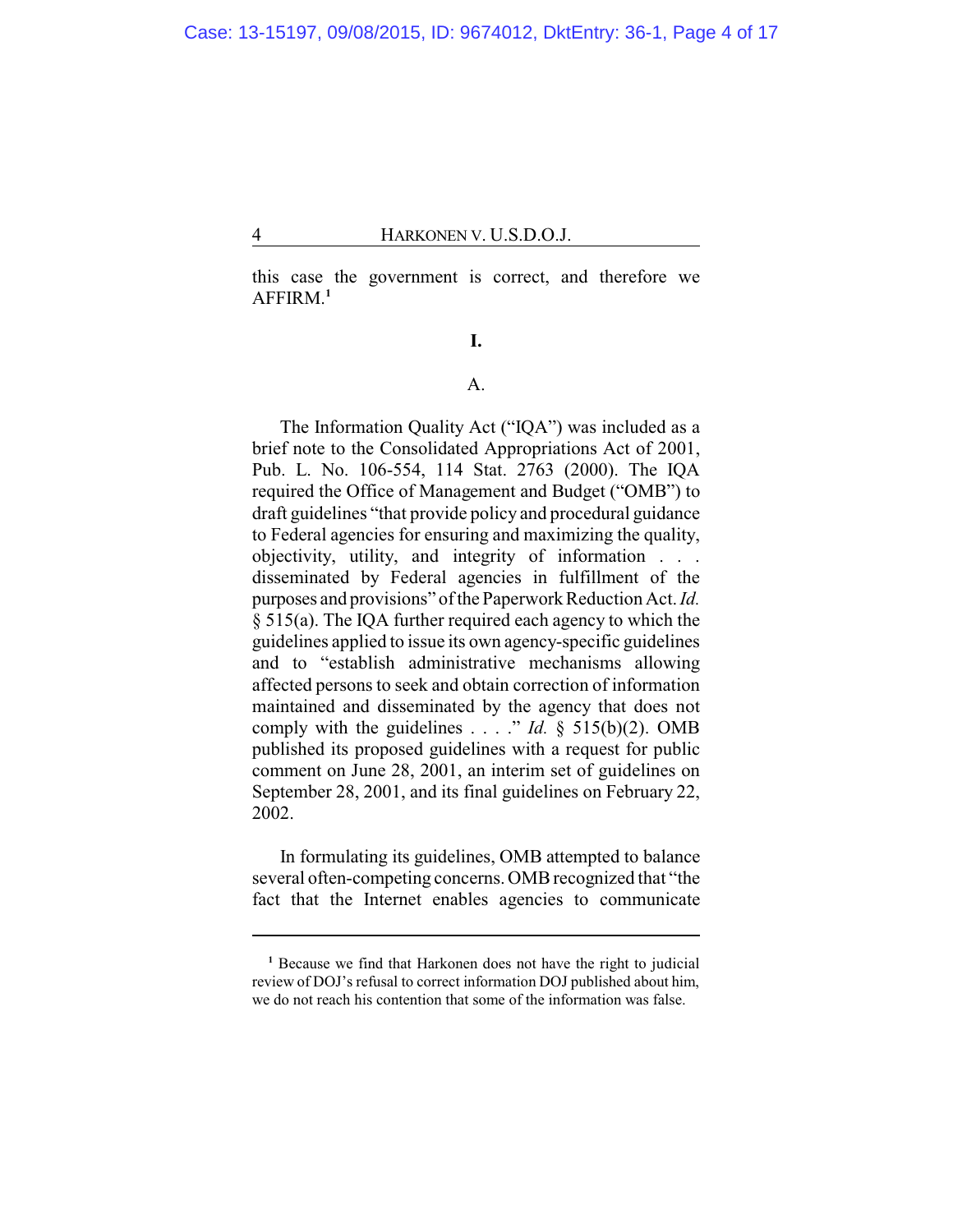information quickly and easily to a wide audience . . . increases the potential harm that can result from the dissemination of information that does not meet basic information quality guidelines." Guidelines for Ensuring and Maximizing the Quality, Objectivity, Utility, and Integrity of Information Disseminated by Federal Agencies; Republication ("Final OMB Guidelines"), 67 Fed. Reg. 8452 (Feb. 22, 2002). OMB also recognized that "information quality comes at a cost." *Id.* at 8453. Based on this concern, OMBinstructed that "agencies should weigh the costs . . . and the benefits of higher information quality" during the formulation of their guidelines. *Id.* After receiving commentary from, among other sources, several federal agencies, OMB revised its definition of "dissemination" to exclude information distributed through press releases from coverage by the guidelines. Guidelines for Ensuring and Maximizing the Quality, Objectivity, Utility, and Integrity of Information Disseminated by Federal Agencies ("Interim Final OMB Guidelines"), 66 Fed. Reg. 49,718, 49,723, 49,725. (Sept. 28, 2001). OMB's final guidelines maintained the exclusion of press releases from the definition of "dissemination." Final OMB Guidelines, 67 Fed. Reg. at 8460.

DOJ subsequently issued its own agency-specific guidelines on October 4, 2002. *See* Information Quality: DOJ Information Quality Guidelines, available at http://www.justice.gov/iqpr/information-quality (updated Dec. 31, 2014). These closely mirrored the OMB final guidelines. *Id.* Relevant here, the scope of the guidelines "does not apply to information disseminated in . . . press releases fact sheets, press conferences or similar communications (in any medium) that announce, support or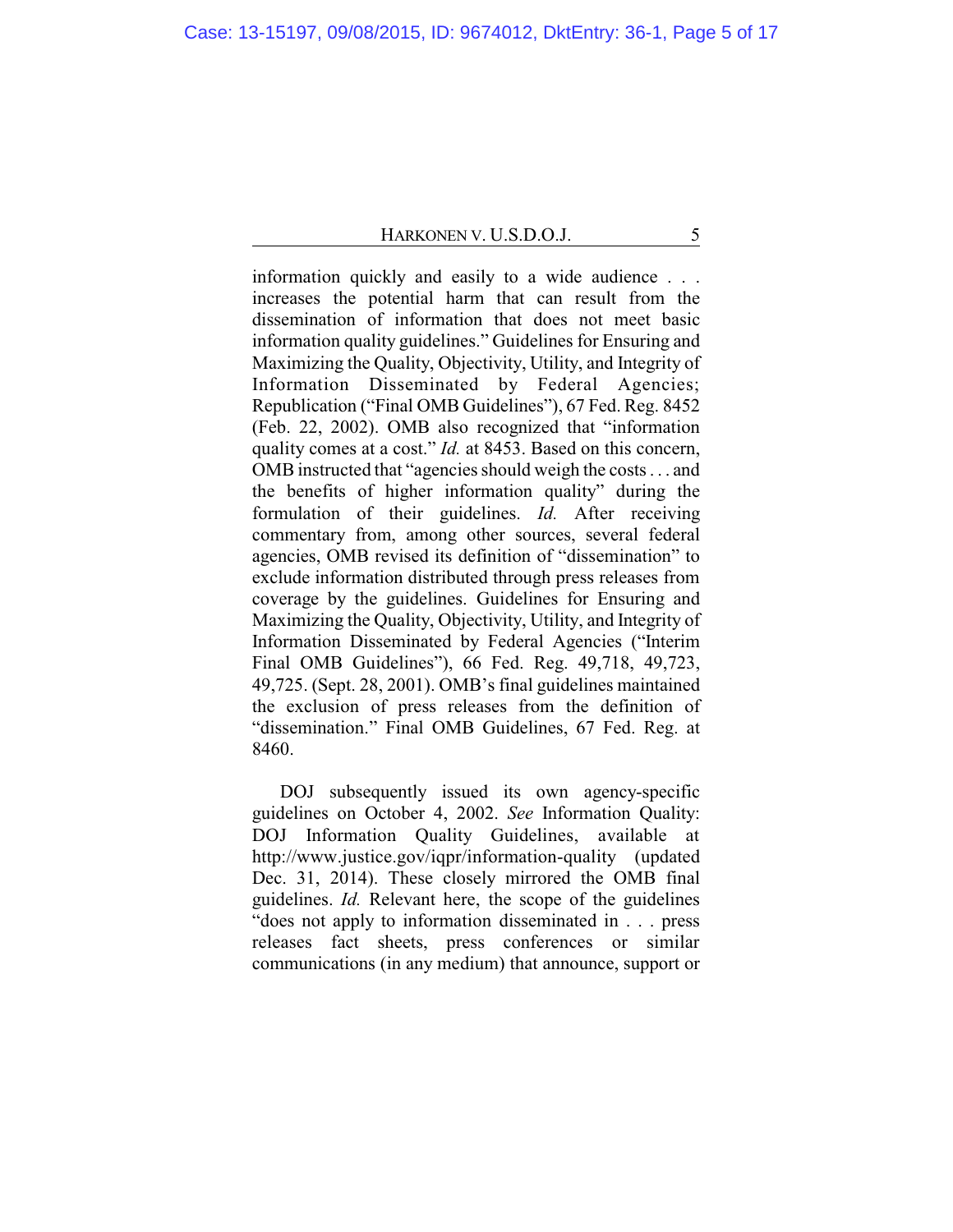give public notice of information in DOJ." *Id.* DOJ also expressly stated that the

> guidelines are not a regulation. They are not legally enforceable and do not create any legal rights or impose any legally binding requirements or obligations on the agency or the public. Nothing in these guidelines affects any otherwise available judicial review of agency action.

*Id.*

### B.

W. Scott Harkonen is a medical doctor who served as Chief Executive Officer and member of the Board of Directors for InterMune, Inc. InterMune developed, marketed, and sold drugs, including a drug called Actimmune. Actimmune was approved by the FDA for the treatment of two rare disorders, chronic granulomatous disease and severe, malignant osteopetrosis. In October 2000, InterMune began a Phase III clinical trial (GIPF-001) to determine whether Actimmune would be effective in treating patients suffering from a different, more common disorder, idiopathic pulmonary fibrosis ("IPF"). Enrollment of 330 patients in the clinical trial was completed in October 2001. On August 27, 2002, Harkonen and other InterMune employees met with staff of the FDA to review the results of an interim analysis of the GIPF-001 study data. The FDA staff told Harkonen that because the study did not meet its primary endpoint–Actimmune had failed to reduce death or disease progression in the entire group of treated subjects–the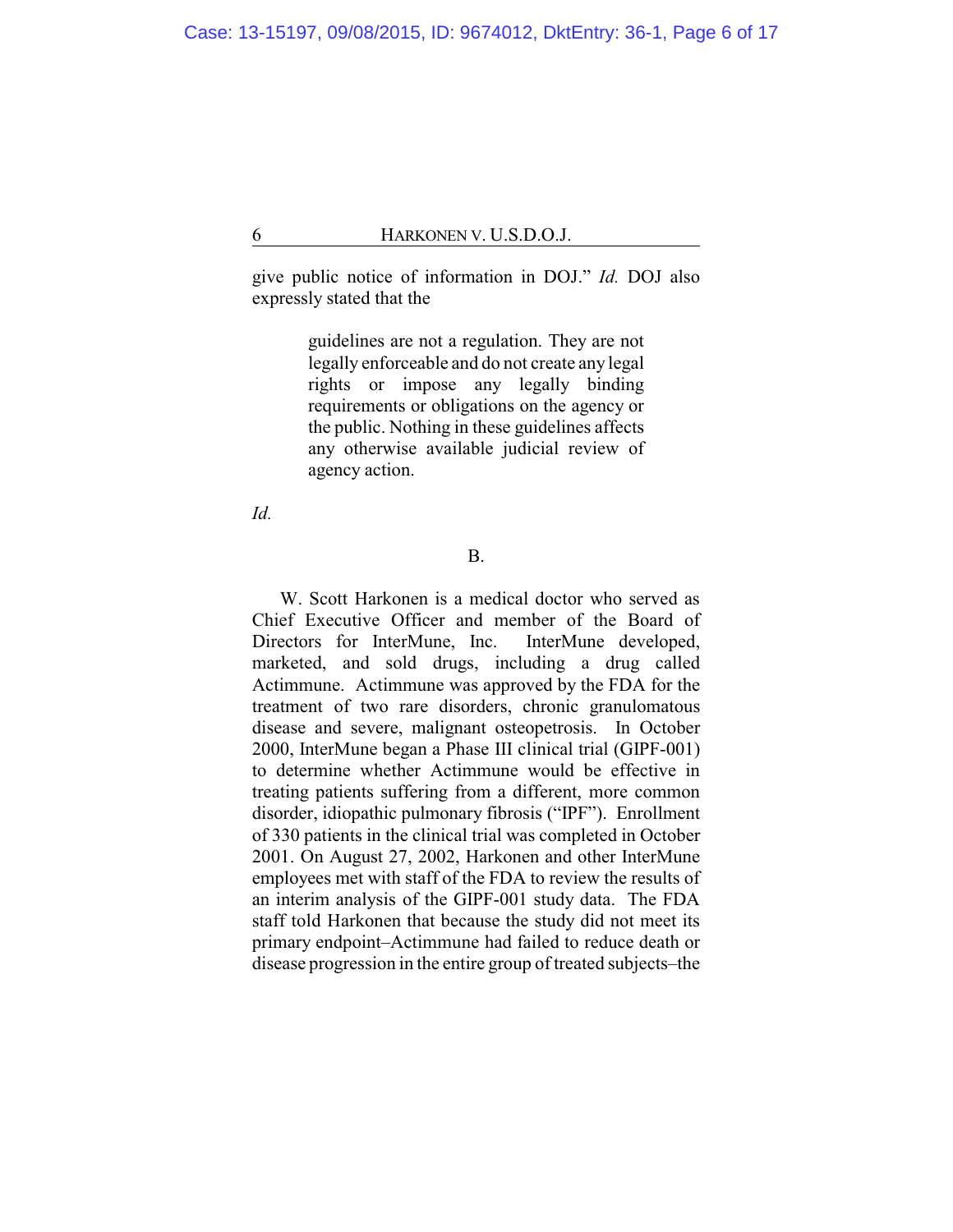data were insufficient for the FDA to grant approval for the use of Actimmune in the treatment of IPF.

Nonetheless, on August 28, 2002, Harkonen distributed a press release titled "InterMune Announces Phase III Data Demonstrating Survival Benefit of Actimmune in IPF." The first paragraph of the press release stated that the GIPF-001 study "demonstrate[d] a significant survival benefit in patients with mild to moderate disease randomly assigned to Actimmune versus control treatment." The first paragraph concluded that "[t]here was also approximately a 10% relative reduction in the rate of progression-free survival associated with Actimmune versus placebo, the trial's primary endpoint, but this was not a statistically significant difference." The third paragraph of the press release quoted Harkonen as stating, "Actimmune may extend the lives of patients suffering from [IPF]." The fourth paragraph quoted a study investigator as stating, "Actimmune should be used early in the course of [IPF] in order to realize the most favorable long-term survival benefit." Not until the sixth paragraph did the press release again address the failure of the study to reach its primary endpoint. Even there, the press release described the failure as demonstrating "a strong positive trend in increased survival in the overall patient population." The tenth paragraph quoted an InterMune officer as stating "we believe [there] is compelling rationale for consideration of Actimmune for the treatment of patients with [IPF]."

On March 18, 2008, the government indicted Harkonen on one count of wire fraud for making allegedly false statements in the press release, and one count of felony misbranding related to InterMune's alleged off-label marketing and sale of Actimmune for IPF. Following a jury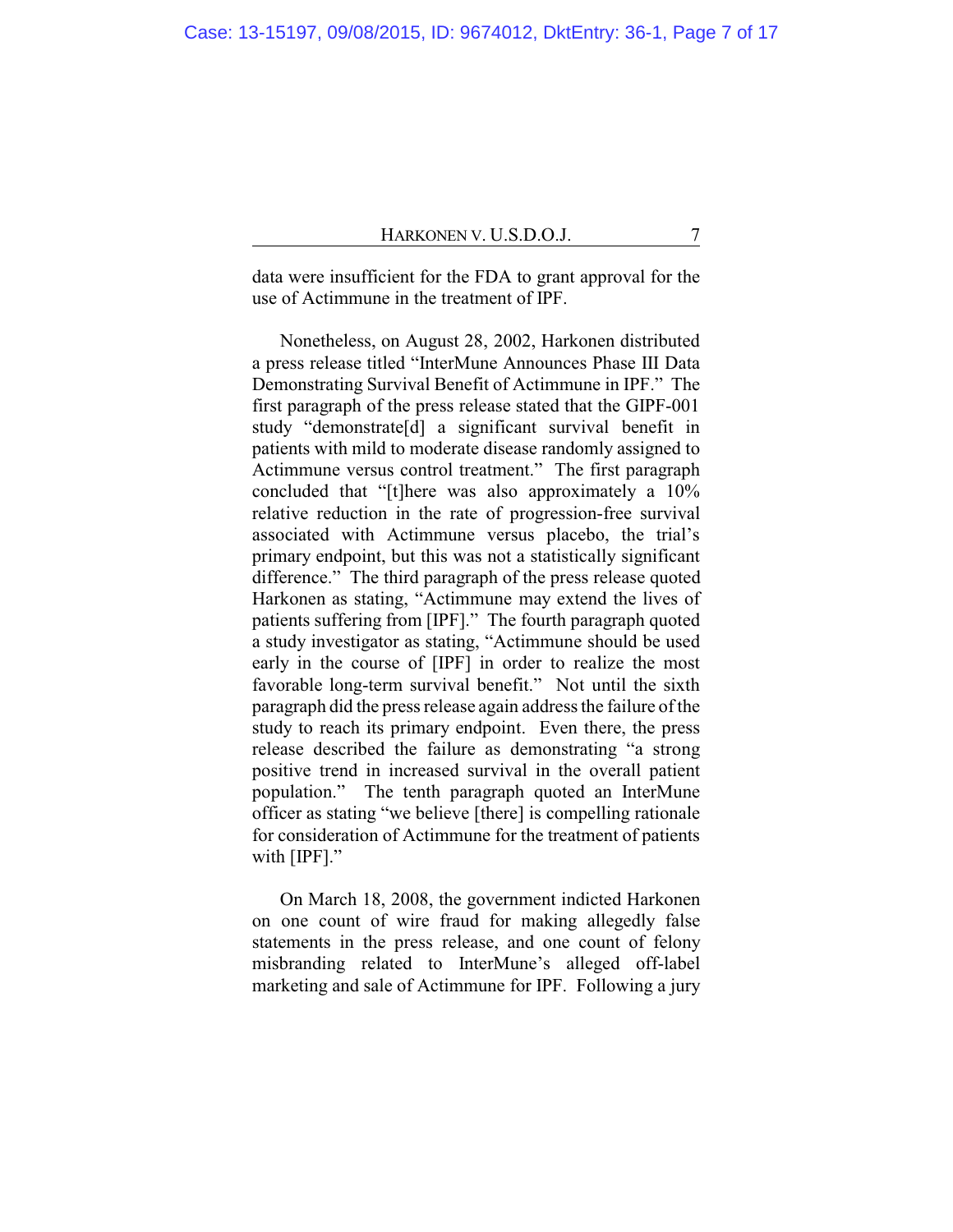trial, Harkonen was convicted on September 29, 2009, of wire fraud but was acquitted on the misbranding count. Harkonen's appeal of his criminal conviction and sentence was affirmed by this court on March 4, 2013. *United States v. Harkonen*, 510 Fed. App'x. 633 (9th Cir. 2013), *cert. denied*, 134 S. Ct. 824 (2013).

On the day the verdict was announced, DOJ issued a press release titled "W. Scott Harkonen, Former Biotech CEO, Convicted of Wire Fraud." The DOJ press release included the two statements at issue in this case:

- "Mr. Harkonen lied to the public about the results of a clinical trial and offered false hope to people stricken with a deadly disease."
- "The actions of this defendant served to divert precious financial resources from the VA's critical mission of providing healthcare to this nation's military veterans."

The press release was posted on the DOJ website.

On February 11, 2010, during the pendency of his appeal of his conviction and sentence, Harkonen filed a "Request for Correction under Information Quality Guidelines" with DOJ. Harkonen requested that "the government issue a retraction of the statement in the September 29, 2009 press release that [he had] 'falsif[ied] test results," publish the retraction, and "remove the original September 29 press release from all official government websites."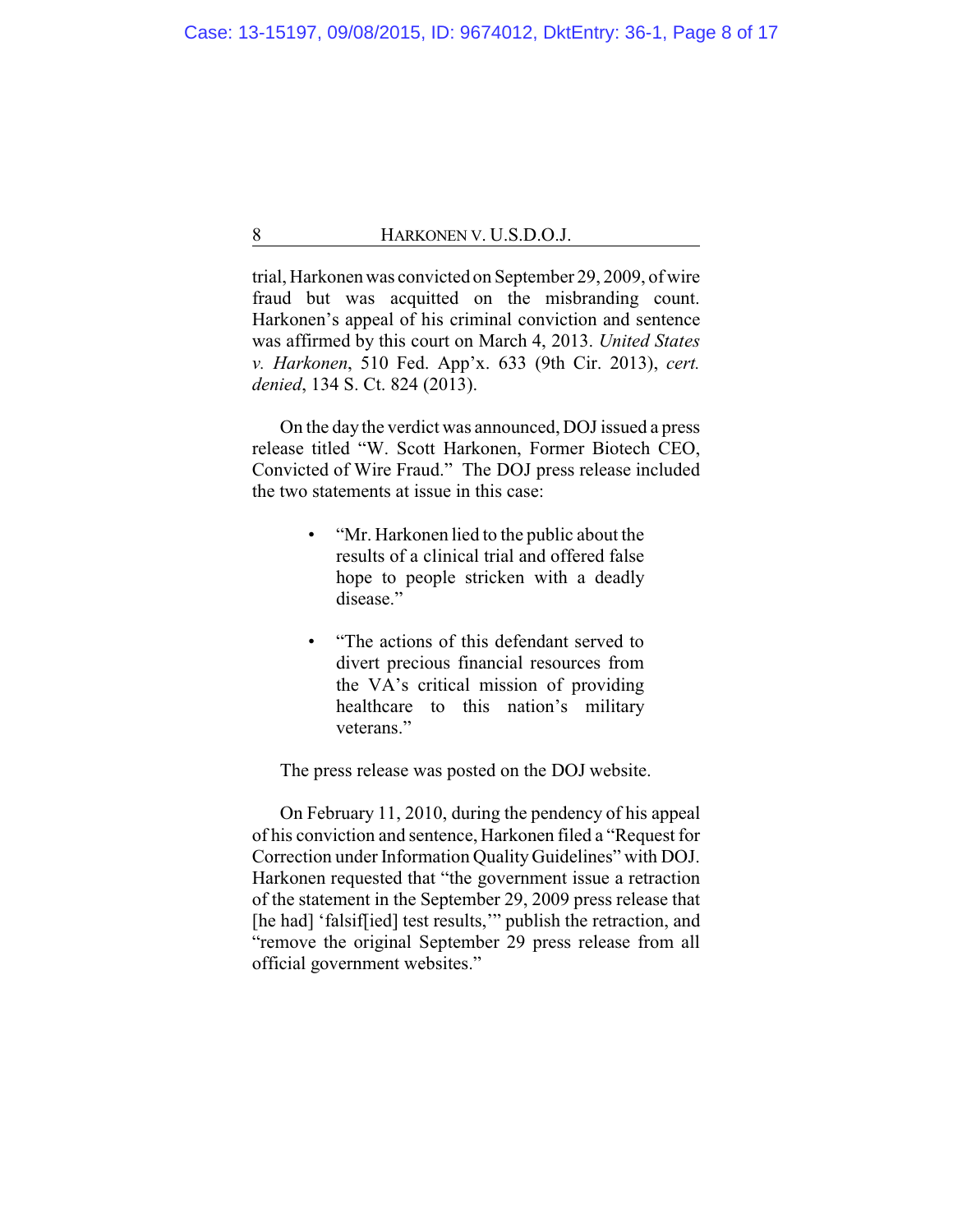On March 15, 2010, DOJ denied Harkonen's request, explaining in a letter to Harkonen's counsel that the request "falls outside the scope of the Department's guidelines," and further stating that "regardless of the guidelines' application, we do not believe a retraction is warranted under the circumstances." Letter from H. Marshall Jarrett, Director of the Executive Office for United States Attorneys, to Harkonen's Counsel. DOJ explained that under DOJ guidelines, "press releases . . . that announce, support or give public notice of information in DOJ" were excluded from coverage of the guidelines. *Id.* Further, DOJ maintained the challenged statement was correct. *Id.* DOJ admitted that while Harkonen did not change the study data, "he nevertheless used it to support his false and misleading conclusions." *Id.*

On April 20, 2010, Harkonen filed a "Request for Reconsideration under Information Quality Guidelines." DOJ rejected this request on July 2, 2010.

On June 8, 2011, Harkonen filed another request for correction with the DOJ, requesting the retraction of the statement in the DOJ press release that Harkonen "divert[ed] precious financial resources from the VA's critical mission of providing healthcare to this nation's military veterans." DOJ denied this request on August 4, 2011, and denied Harkonen's request for reconsideration on October 7, 2011.

On February 8, 2012, Harkonen filed a complaint in the U.S. District Court for the Northern District of California, claiming DOJ's denials of his requests for correction under Information Quality Guidelines was arbitrary and capricious, an abuse of discretion, and contrary to law (Count I), and that the exclusion of press releases from DOJ's and OMB's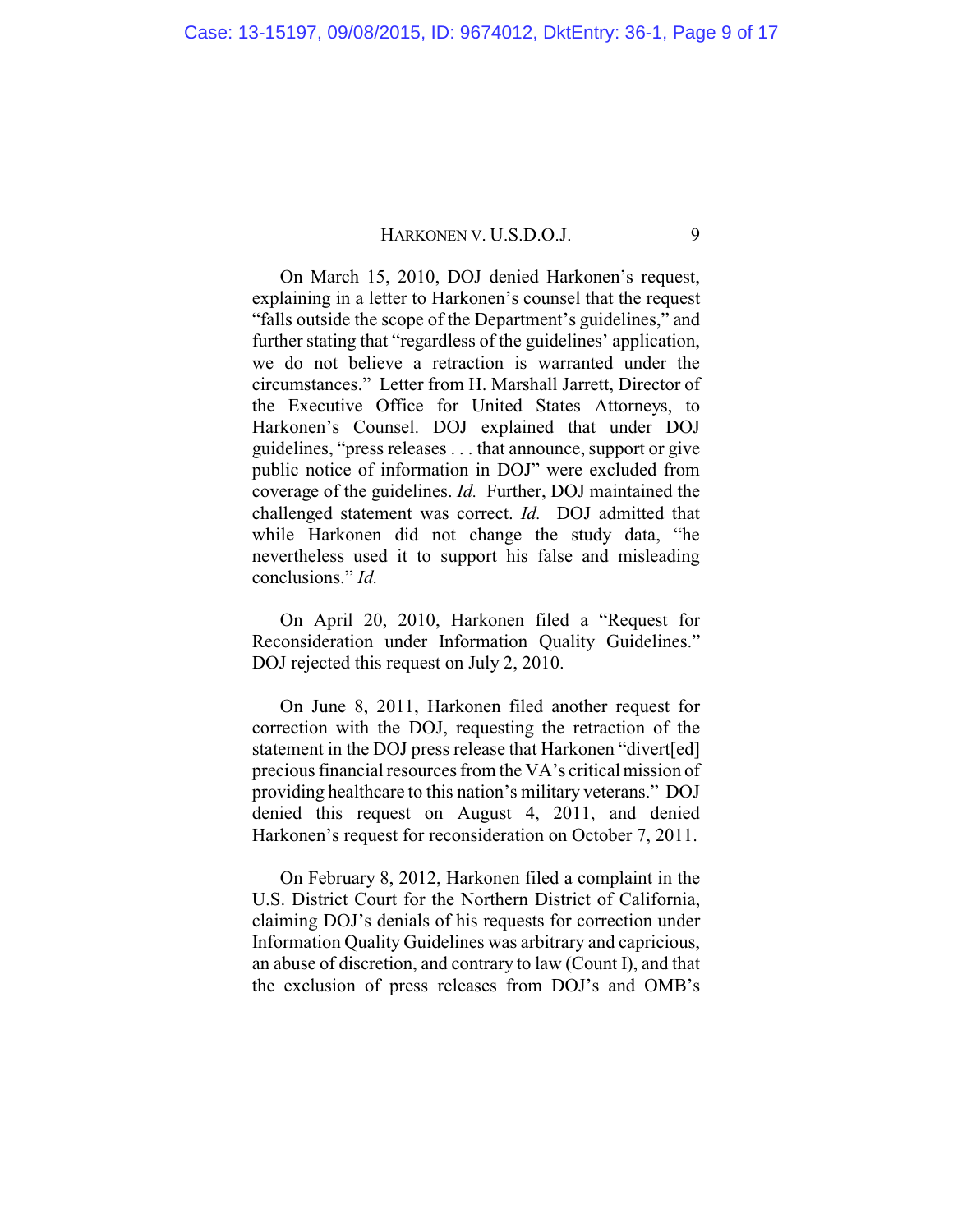Information Quality Guidelines was arbitrary and capricious, an abuse of discretion, and contrary to law (Counts II and III). Harkonen sought declaratory judgments that DOJ's denials of his requests for correction and DOJ's and OMB's exclusion of press releases from their guidelines were arbitrary and capricious, an abuse of discretion, and contrary to law. He sought a permanent injunction requiring DOJ to retract the press release statements about falsifying test results and diverting financial resources from the VA, and to remove the press release from all official government websites.

On December 3, 2012, the district court granted the government's motion to dismiss under Rule 12(b)(6). Harkonen timely appealed.

# **II.**

We review de novo a district court's dismissal for failure to state a claim under Rule 12(b)(6). *ASARCO, LLC v. Union Pac. R.R. Co.*, 765 F.3d 999, 1004 (9th Cir. 2014). In order for Harkonen to prevail, he must be able to assert a cause of action for the violation of a legal right. Absent a statutory provision, an individual can not assert a cause of action against the government for the dissemination of inaccurate, incorrect, or defamatory information. *See Salt Inst. v. Leavitt*, 440 F.3d 156, 158 (4th Cir. 2006) ("[T]here is no general common law right to . . . informational correctness . . . ."). It is against this backdrop that we must inquire as to whether Congress intended the IQA to provide individuals a right to judicial review of a federal agency's rejection of a request to obtain correction of information disseminated by the government.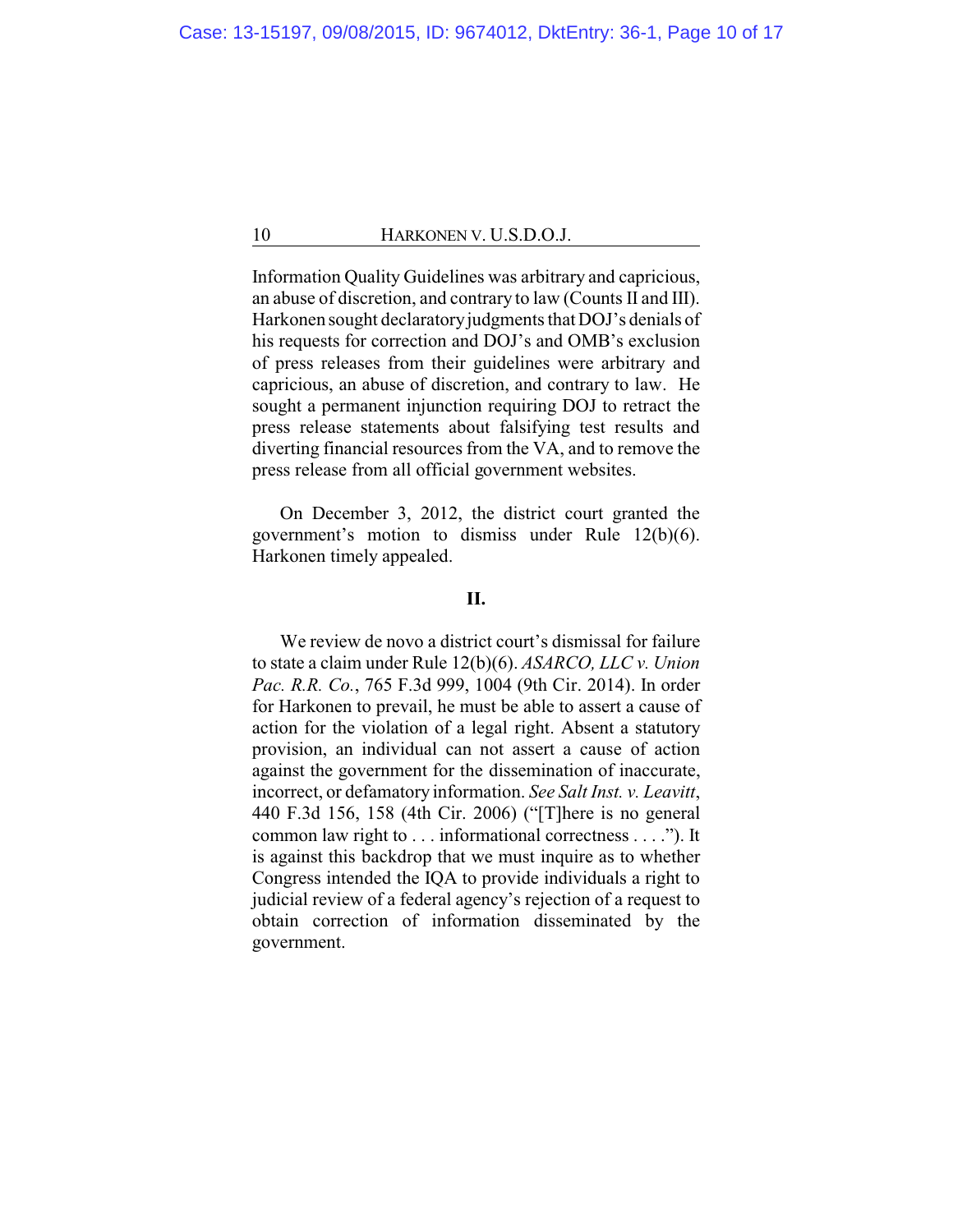### **A.**

Harkonen argues that the APA provides for judicial review of DOJ's denial of his correction requests under the IQA. The IQA directs OMB to "issue guidelines . . . that provide policy and procedural guidance to Federal agencies for ensuring and maximizing the quality, objectivity, utility, and integrityof information (including statistical information) disseminated by Federal agencies in fulfillment of the purposes and provisions of . . . the Paperwork Reduction Act." Consolidated Appropriations Act of 2001, Pub. L. No. 106-554, 114 Stat. 2763 (2000). The guidelines "apply to the sharing by Federal agencies of, and access to, information disseminated by Federal agencies." *Id.* The guidelines "shall . . . require that each Federal agency to which the guidelines apply . . . establish administrative mechanisms allowing affected persons to seek and obtain correction of information maintained and disseminated by the agency that does not comply with the guidelines." *Id.* The IQA further establishes an administrative mechanism that enables OMB to track the "number and nature of complaints received by" each covered agency and "how such complaints were handled by the agency." *Id.*

The focus of the IQA, as stated in Section 515(b), is on the quality of information shared by federal agencies, and on ensuring broad access to information. *Id.* Thus, the IQA creates an administrative system designed to permit federal agencies and OMB to monitor and improve the information used and disseminated by federal agencies. Harkonen argues on appeal that the IQA imposes an obligation on the DOJ to correct information disseminated by the agency, and creates a right under the APA to judicial review of DOJ decisions not to correct this information. (Harkonen denied in the district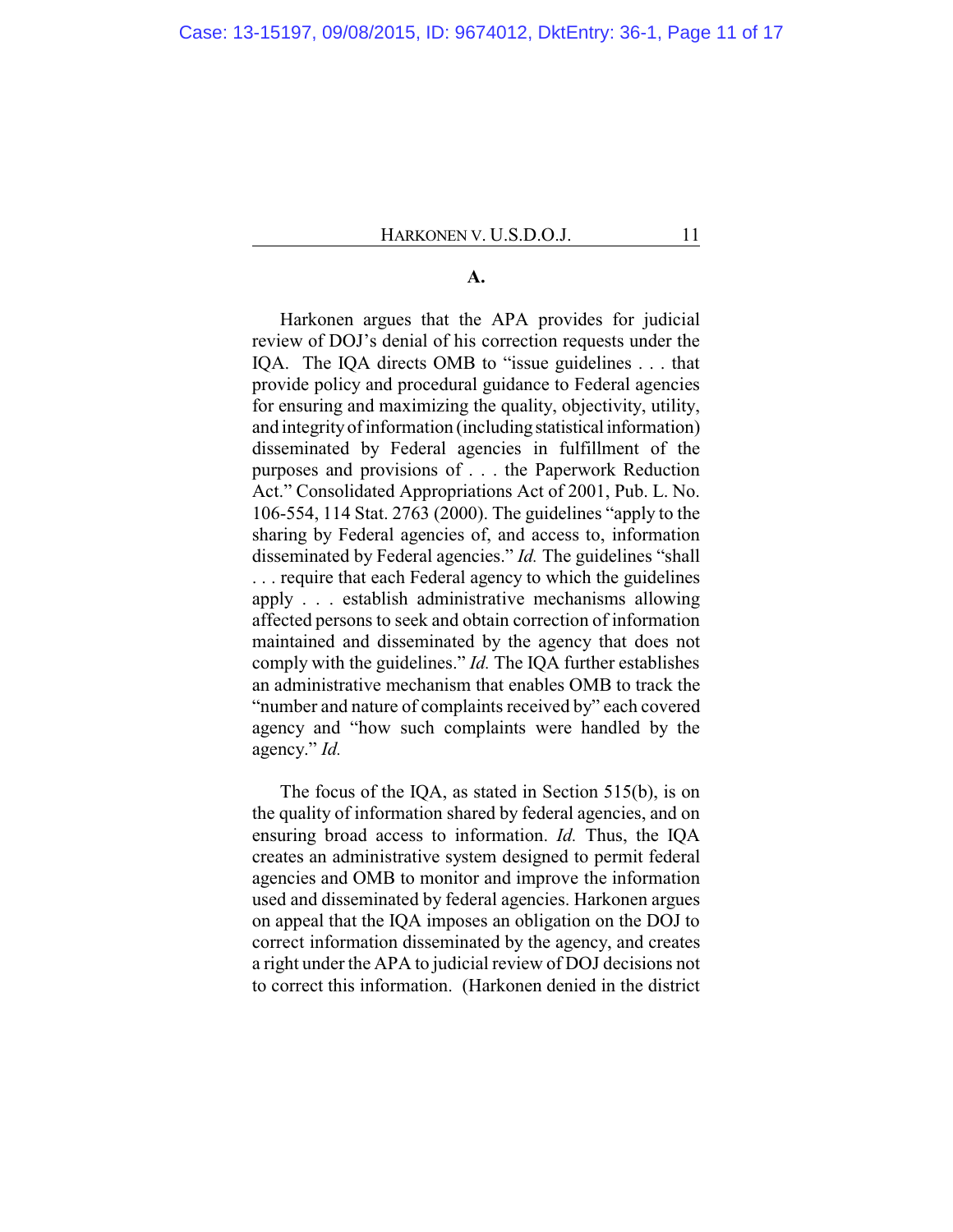court that he was arguing the IQA created a private right of action, claiming instead that his claim arose under the APA). The government argues the IQA does not authorize courts to review the correctness of information disseminated by an agency.

We have no reason in this case to reach the broad question of whether the IQA confers upon a private individual the right to seek judicial review of the correctness of all information published by the government. Here, both OMB and DOJ excluded press releases from the coverage of the IQA guidelines. If these decisions were within the agencies' authority, the review and correction mechanisms required by  $\S$  515(b)(2) do not apply to press releases, and neither OMB nor DOJ had an obligation to review for correctness the DOJ press release about Harkonen. Thus, our review must begin with the threshold question of whether OMB and DOJ had the authority to exclude press releases from the coverage of the IQA guidelines.

#### **B.**

# 1.

Whether OMB's and DOJ's decisions to exclude press releases from the coverage of the IQA guidelines were within their authority is analyzed using the familiar two-step framework established by *Chevron, U.S.A., Inc. v. Natural Res. Def. Council, Inc.*, 467 U.S. 837 (1984). At the first step, if Congress "has directly spoken to the precise question at issue . . . the court, as well as the agency, must give effect to the unambiguously expressed intent of Congress." *Id.* at 842. The issue here is whether the IQA unambiguously expressed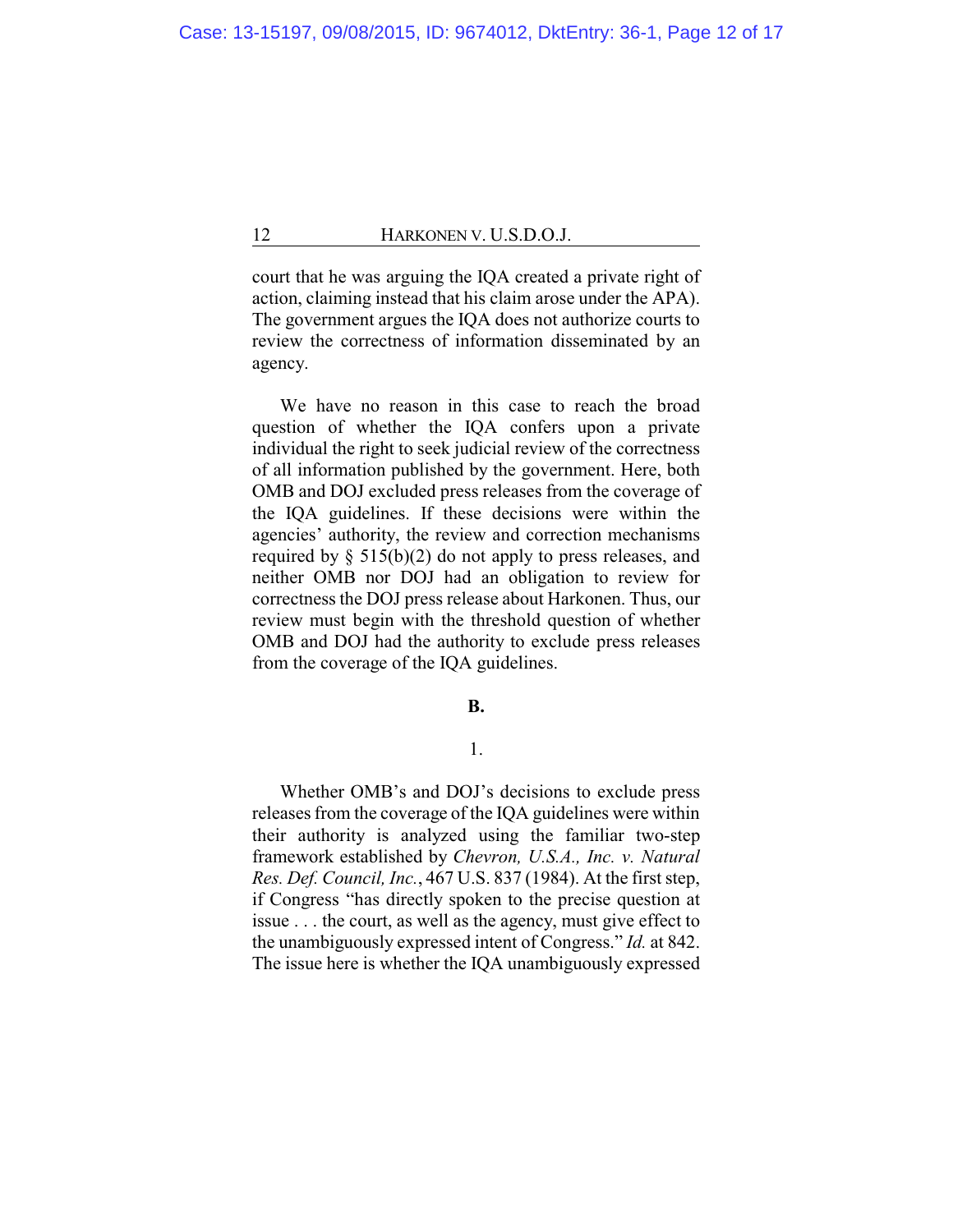the intent of Congress to include press releases in the guidelines.

The analysis begins with the plain language of the statute. *Resident Councils of Wash. v. Leavitt*, 500 F.3d 1025, 1034 (9th Cir. 2007). The relevant provision of the Act states:

The guidelines under subsection (a) shall

(1) apply to the sharing by Federal agencies of, and access to, information disseminated by Federal agencies; and

(2) require that each Federal agency to which the guidelines apply

(A) issue guidelines ensuring and maximizing the quality, objectivity, utility, and integrity of information (including statistical information) disseminated by the agency, by not later than 1 year after the date of issuance of the guidelines under subsection (a);

(B) establish administrative mechanisms allowing affected persons to seek and obtain correction of information maintained and disseminated by the agency that does not comply with the guidelines issued under subsection (a).

Consolidated Appropriations Act of 2001, Pub. L. No. 106- 554, 114 Stat. 2763 (2000).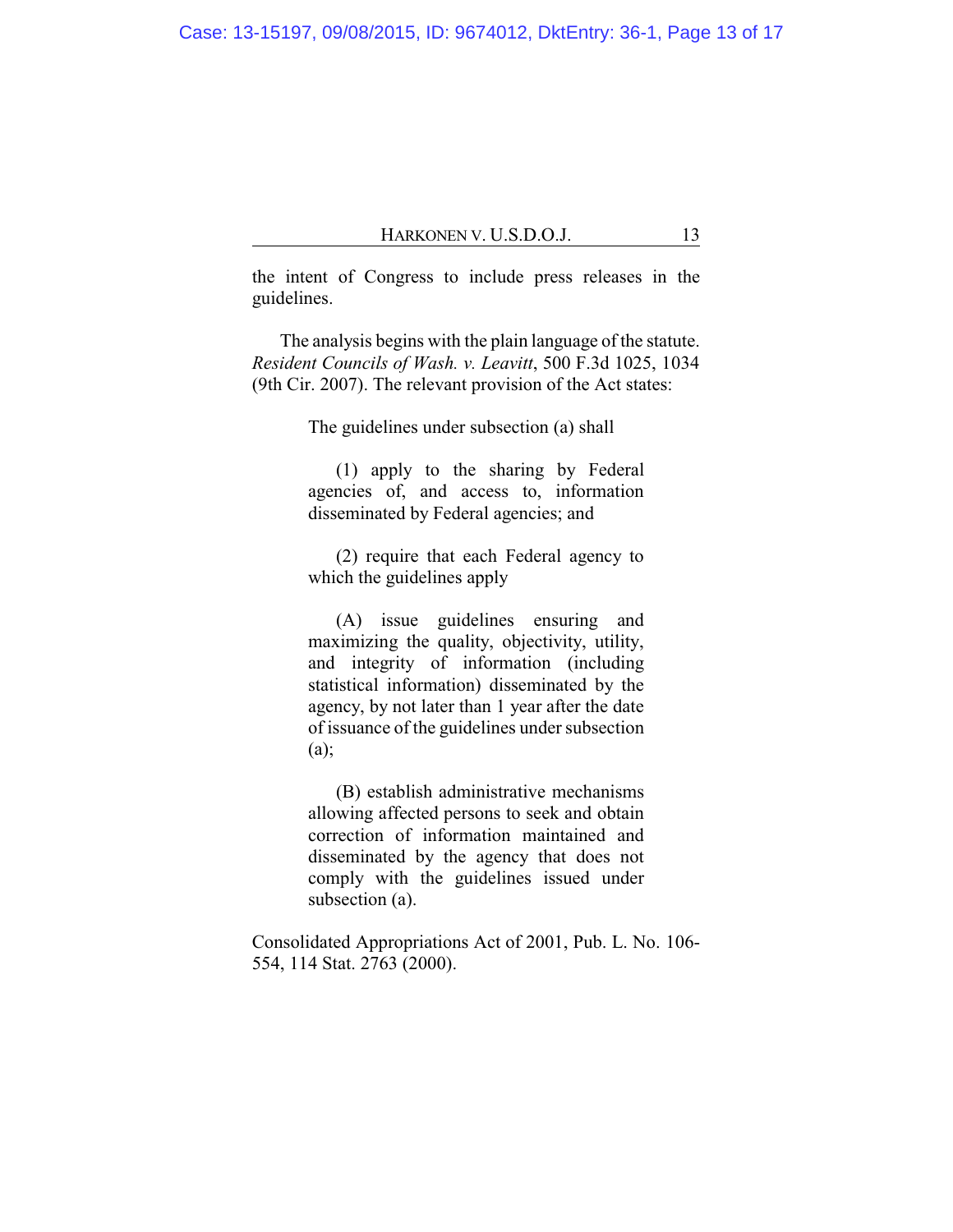The issue here is whether "disseminated" unambiguously applies to information contained in a press release. The IQA does not define "disseminated." *See generally id.* Nor does the Paperwork Reduction Act, which the IQA amended. *See* 44 U.S.C. §§ 3501–3521 (using, but not defining, "disseminated" in multiple provisions). There is minimal legislative history for the IQA, and the scope of "disseminated" appears not have been discussed at all. FEDERAL ADMINISTRATIVE PROCEDURE SOURCEBOOK 779–80 (William F. Funk et al. eds., 4th ed. 2008). The overall structure of the IQA indicates that Congress had two concerns. First, Congress was concerned that information *shared* by Federal agencies, Sec. 515(b)(1), be of maximal "quality, objectivity, utility, and integrity," Sec. 515(a). Second, Congress was concerned that access to information possessed by Federal agencies be ensured. Sec. 515(b)(1). Neither of these concerns reflects, or even suggests, an intent by Congress that *all* information released by the government fall under the ambit of the guidelines.

The only other appellate court to examine this issue has found the IQA to have committed the definition of "disseminated" to OMB's discretion. *Prime Time Int'l Co. v. Vilsack*, 599 F.3d 678, 685 (D.C.C. 2010).

Because Congress was silent on the definition of "dissemination," and left OMB at least some discretion to determine how broadly "dissemination" applied, we must proceed to the second step of the *Chevron* analysis.

2.

If a statute is ambiguous with respect to a specific issue, the second step of the *Chevron* analysis establishes that "the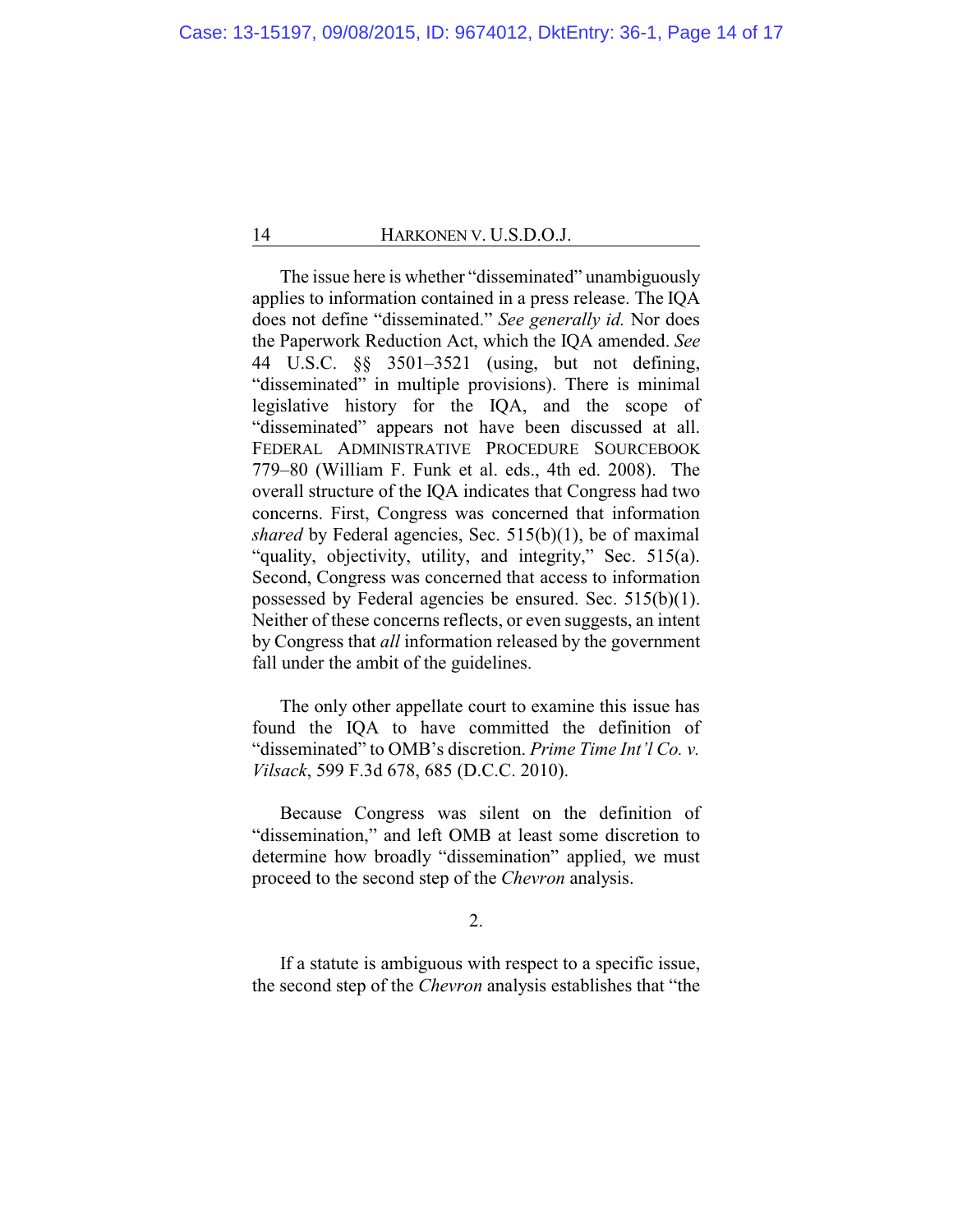question for the court is whether the agency's answer is based on a permissible construction of the statute." *Chevron*, 467 U.S. at 843. If "Congress has left a gap for the administrative agency to fill, we . . . must uphold the administrative regulation unless it is arbitrary, capricious, or manifestly contrary to the statute." *Defenders of Wildlife v. Browner*, 191 F.3d 1159, 1162 (9th Cir. 1999) (internal quotation marks omitted).

Here, Congress left a gap in the IQA for OMB and DOJ to fill regarding the definition of "disseminated." Thus, the highly deferential standard of review at Step Two of the *Chevron* analysis applies. This analysis leads to the conclusion OMB's and DOJ's exclusion of press releases was not arbitrary and capricious, or manifestly contrary to the statute.

Government agencies make extensive use of press releases. In formulating its guidelines, and specifically its definition of the scope of "dissemination," OMB balanced several concerns. OMB recognized that "the fact the Internet enables agencies to communicate information quickly and easily to a wide audience . . . increases the potential harm that can result from the dissemination of information that does not meet basic information quality guidelines." Final OMB Guidelines, 67 Fed. Reg. at 8452. OMB also recognized that "information quality comes at a cost." *Id.* at 8453. After considering comments received from, among others, several federal agencies, OMB revised its definition of "dissemination" to exclude information distributed through press releases. Interim Final OMB Guidelines, 66 Fed. Reg. at 49,725. Given the deference accorded to agency interpretations of ambiguous statutes and the careful consideration OMB, and DOJ, gave to the relevant issues, we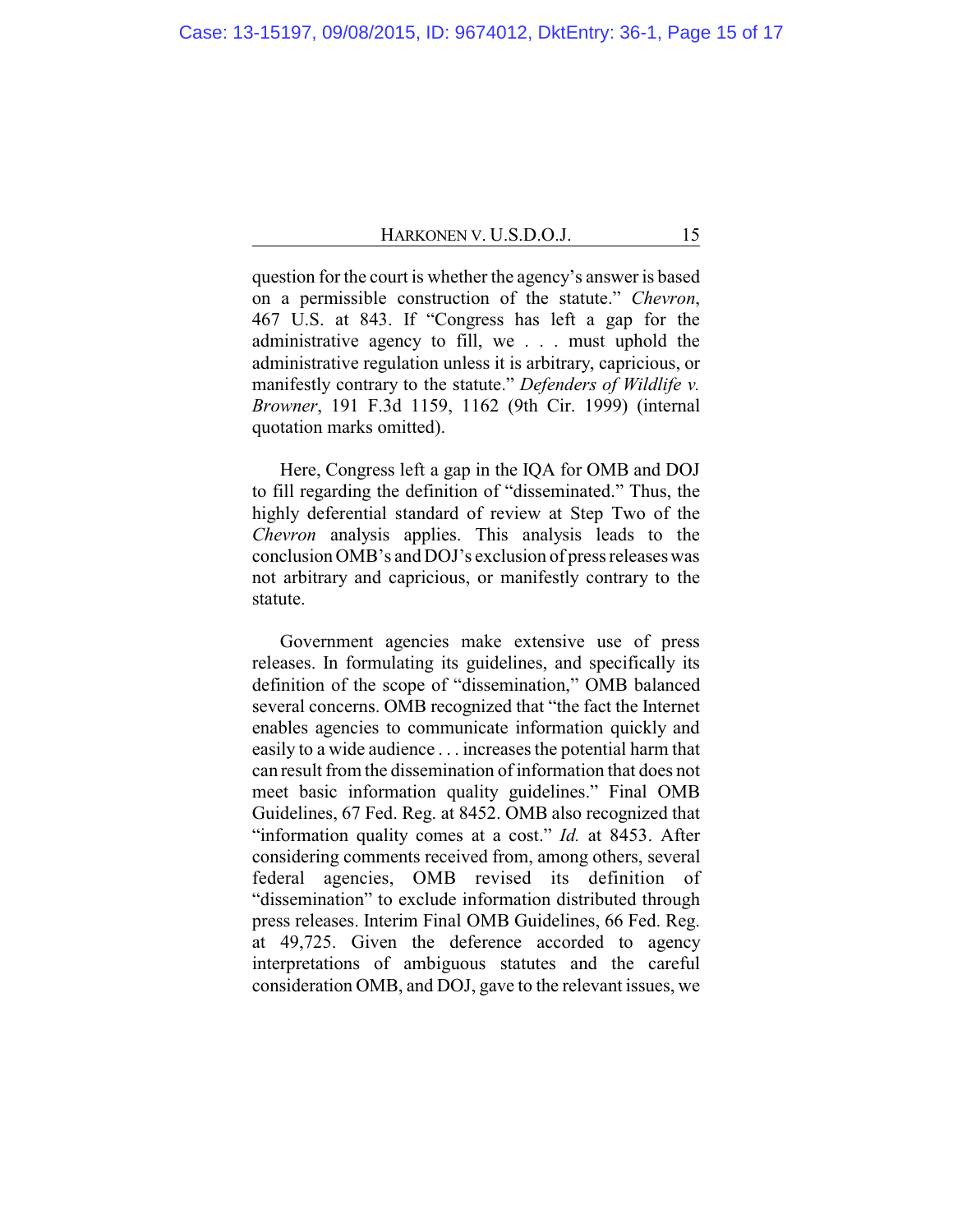find that excluding press releases from the ambit of the IQA guidelines was "a permissible interpretation of the statute." *Prime Time Int'l*, 599 F.3d at 685.

3.

Having determined that DOJ's exclusion of press releases from the ambit of the IQA guidelines was within the discretion accorded to the agency, the only remaining question is whether DOJ's exclusion of press releases applies to the press release of which Harkonen seeks correction.

An agency's interpretation of its own regulations is entitled to judicial deference unless that interpretation is "plainly erroneous or inconsistent with the regulation." *Auer v. Robbins*, 519 U.S. 452, 461 (1997). The scope of DOJ's guidelines "does not apply to information disseminated in . . . press releases fact sheets, press conferences or similar communications (in any medium) that announce, support or give public notice of information in DOJ." Information Quality: DOJ Information Quality Guidelines, available at http://www.justice.gov/iqpr/information-quality (updated Dec. 31, 2014). DOJ's determination that the 2009 press release fell within its exclusion of press releases is neither erroneous nor inconsistent with the scope of dissemination as defined in the agency-specific guidelines. Therefore, DOJ's determination is accorded *Auer* deference.

## **III.**

Harkonen relies heavily on this court's decision in *Barber v. Widnall*, 78 F.3d 1419 (9th Cir. 1996). There, a retired Air Force pilot sought correction of his military records under a federal statute providing "the Secretary '*may* correct any